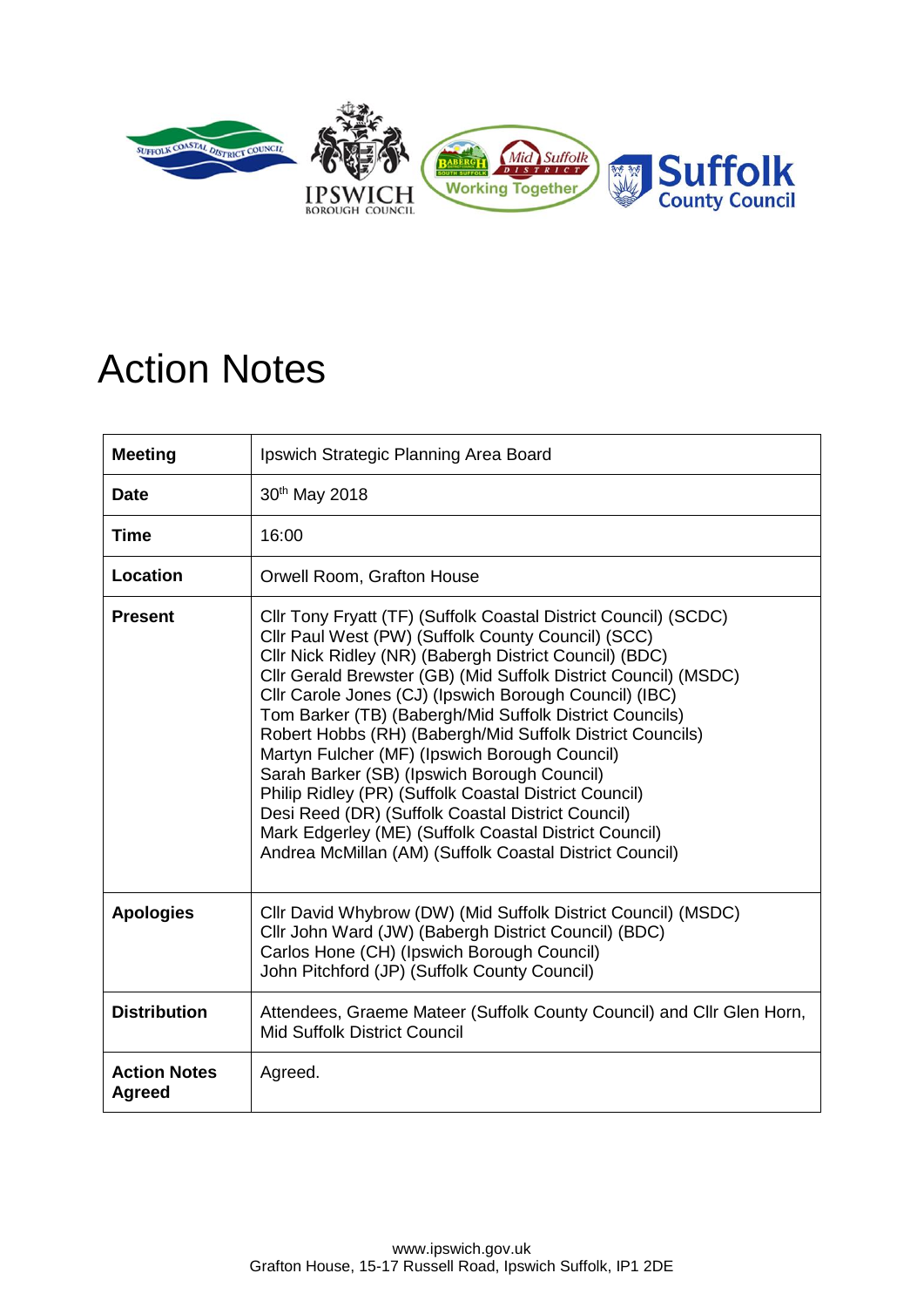## **Items:**

|     |                                                                                                                                                                                                                                                                                                                                                                                                                         | <b>Action</b>                                         | <b>Attachments</b> |
|-----|-------------------------------------------------------------------------------------------------------------------------------------------------------------------------------------------------------------------------------------------------------------------------------------------------------------------------------------------------------------------------------------------------------------------------|-------------------------------------------------------|--------------------|
| 1.0 | Action notes of meeting held on 23 <sup>rd</sup> April 2018<br>and matters arising.                                                                                                                                                                                                                                                                                                                                     |                                                       |                    |
| 1.1 | It was agreed that the action notes from the<br>meeting held on 23 <sup>rd</sup> April 2018 were an accurate<br>record. IBC to publish on ISPA Board webpage.                                                                                                                                                                                                                                                           | SB to publish<br>notes on<br>website.                 |                    |
| 1.2 | Regarding the outstanding issue of the secretariat.<br>It was agreed that the secretariat would rotate<br>annually and IBC would continue to oversee<br>secretarial duties for the remainder of 2018. IBC to<br>publish revised Terms of Reference on ISPA Board<br>webpage.                                                                                                                                            | SB to update<br>and publish<br>Terms of<br>Reference. |                    |
| 2.0 | <b>Review draft Statement of Common Ground</b><br>(based on the framework presented at the last<br><b>IPA Board)</b>                                                                                                                                                                                                                                                                                                    |                                                       |                    |
| 2.1 | AM presented changes to the draft Statement of<br>Common Ground (SoCG).                                                                                                                                                                                                                                                                                                                                                 |                                                       |                    |
| 2.2 | TB suggested that the SoCG should focus on the<br>key issues, identifying housing need and cross<br>boundary<br>infrastructure<br>requirements<br>and<br>suggested that the timing of the SoCG was<br>premature.                                                                                                                                                                                                        |                                                       |                    |
| 2.3 | PR emphasised the need for the preparation of the<br>SoCG to be an iterative process and for common<br>thinking across the Ipswich Housing Market Area<br>and Ipswich Functional Economic Area. The board<br>acknowledged that this was crucial to avoid delays<br>in bringing forward plans and to be robust at<br>Examination.                                                                                        |                                                       |                    |
| 2.4 | CJ asked whether appropriate wording could be<br>found for the draft SoCG to allay any concerns. TB<br>acknowledged the importance of an<br>agreed<br>position but considered it should not be in the form<br>of a SoCG until the National Planning Policy<br>Framework is revised. PR emphasised the need to<br>set out a common position on growth across the<br>Housing Market Area and Functional Economic<br>Area. |                                                       |                    |
| 2.5 | Regarding agenda item 2, bullet 1, 'Strategic vision<br>in relation to future growth', ME suggested that the                                                                                                                                                                                                                                                                                                            |                                                       |                    |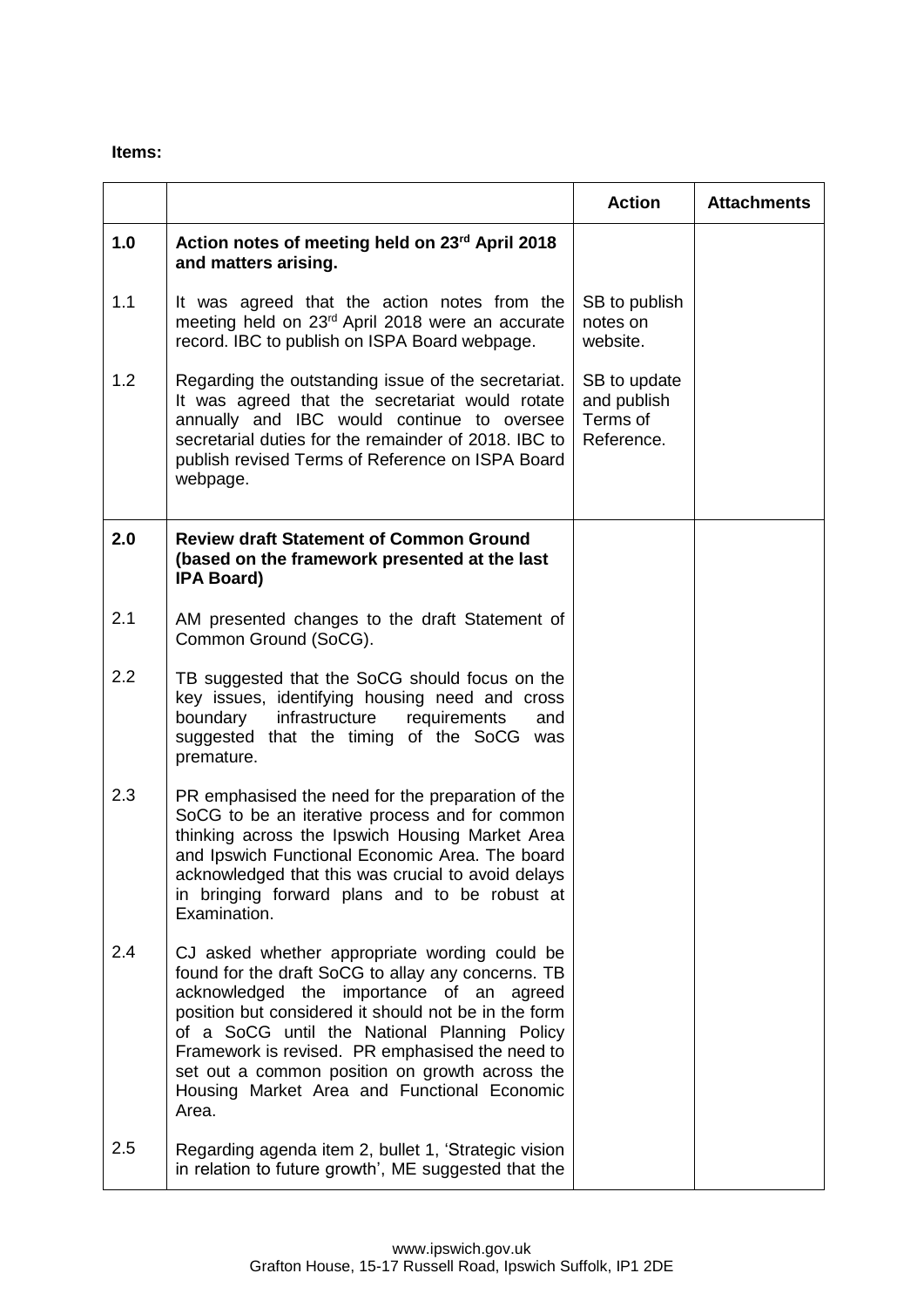|      | vision could look to reflect the importance of the<br>energy sector to Suffolk Coastal. RH highlighted<br>the challenge of aligning the ISPA vision with vision<br>documents being formulated by other authorities<br>and organisations. It was agreed that a broad,<br>area-wide vision would be most appropriate and<br>that this should be an agenda item for the next<br>ISPA board meeting. It was agreed that the vision<br>should also make appropriate reference to the<br>vision of the Suffolk Framework for Inclusive<br>Growth. | AM to give<br>further<br>consideration<br>to the<br>strategic<br>vision |  |
|------|---------------------------------------------------------------------------------------------------------------------------------------------------------------------------------------------------------------------------------------------------------------------------------------------------------------------------------------------------------------------------------------------------------------------------------------------------------------------------------------------------------------------------------------------|-------------------------------------------------------------------------|--|
| 2.6  | Agenda item 2, bullet 2, 'Basis for identifying<br>housing and jobs targets'<br>Item 2, bullet 3, 'IBC SHELAA housing capacity<br>estimate', IBC has identified its SHELAA housing<br>capacity as a range of approximately 7,300 to<br>9,300 dwellings. IBC reported that they are<br>reviewing previously allocated employment sites.<br>The reason for the range is due to the complex<br>nature of remaining sites. Ipswich will continue to<br>work produce a firm capacity figure.                                                     |                                                                         |  |
| 2.7  | Regarding SoCG item D4 'Provision for gypsies<br>and travellers it was agreed that each authority<br>would seek to meet its own need and that the ISPA<br>Board would provide a mechanism for considering<br>and agreeing how to address need that cannot be<br>met.                                                                                                                                                                                                                                                                        |                                                                         |  |
| 2.8  | Considering Section F of the draft SoCG, ME<br>indicated that a Port Logistics Study has been<br>for<br>Felixstowe<br>the<br>completed<br>and<br><b>SCDC</b><br>employment land figure will need to reflect the<br>Port's national role.                                                                                                                                                                                                                                                                                                    |                                                                         |  |
| 2.9  | Under section I 'Strategic infrastructure priorities'<br>the Board agreed that it was appropriate to split the<br>'Ipswich northern route' from the 'Other strategic<br>infrastructure priorities'. The importance of working<br>collaboratively to support the business case was<br>agreed.                                                                                                                                                                                                                                                |                                                                         |  |
| 2.10 | PR recommended acknowledging the importance<br>of Felixstowe Port to the local economy under<br>section I.2 'other strategic infrastructure priorities'.<br>CJ advised that rail and bus travel had been<br>omitted. It was agreed that a commitment to<br>sustainable and integrated travel would<br>be<br>reflected in the vision statement.                                                                                                                                                                                              |                                                                         |  |
| 3.0  | Any other business.                                                                                                                                                                                                                                                                                                                                                                                                                                                                                                                         |                                                                         |  |